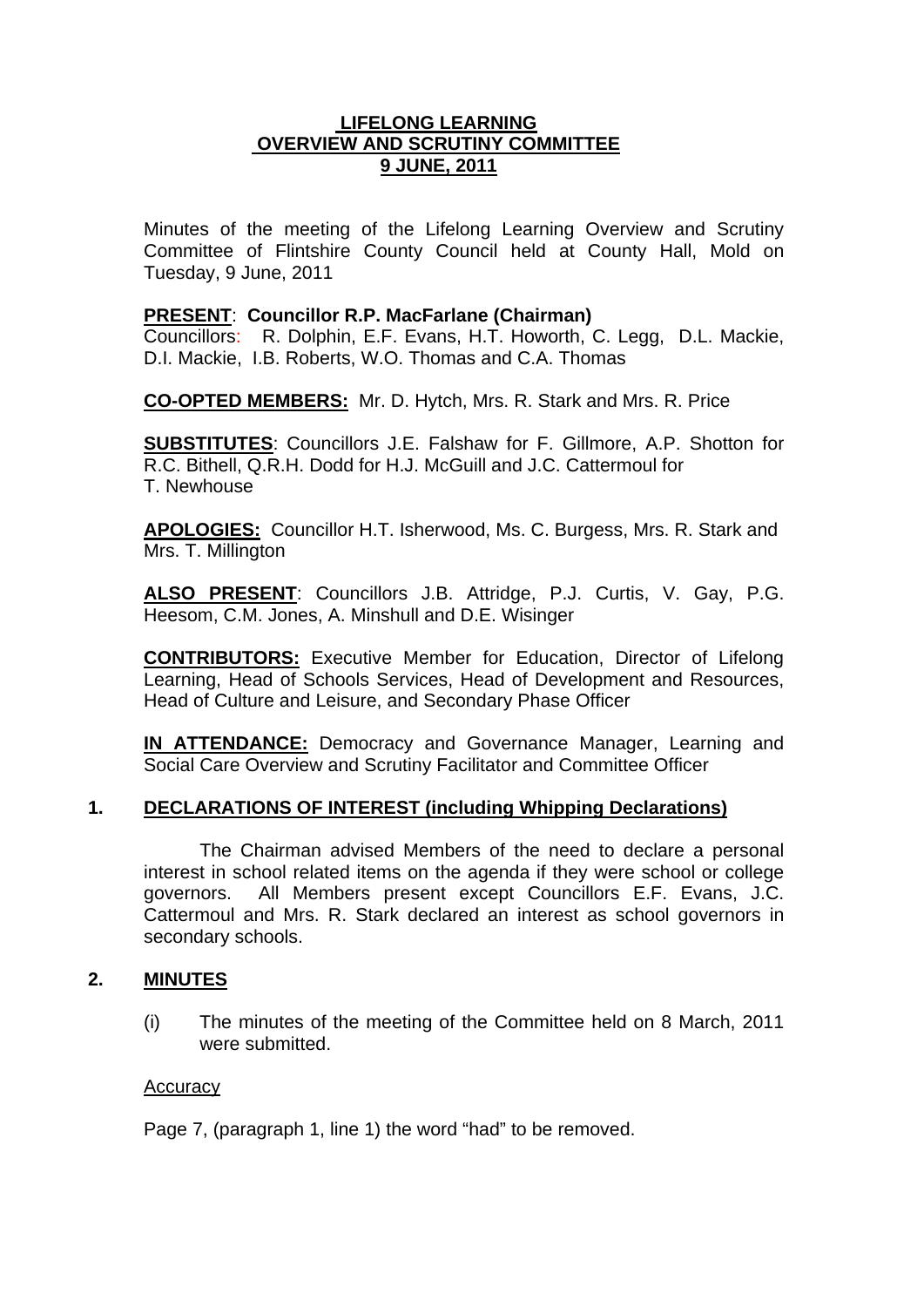### Matters arising

Mr. D. Hytch asked if information on Cyberbullying had been circulated. The Learning and Social Care Overview and Scrutiny Facilitator explained that the information had been circulated on  $16<sup>th</sup>$  March and offered to re-circulate it to Mr. Hytch.

(ii) The minutes of the meeting of the Committee held on 14 April, 2011 were submitted.

## **RESOLVED**:

That subject to the above the minutes be received, approved and signed by the Chairman as a correct record.

## **3**. **SCHOOL MODERNISATION**

The Director of Lifelong Learning introduced a report to outline the process for commissioning community consultation for Area Review of Secondary School Provision, in accordance with the Council's School Modernisation Strategy.

The Director advised that the Authority was committed to working with schools and communities to secure high quality learning opportunities for all and to use its resources efficiently and effectively to secure better outcomes and value for money. He commented that all Secondary Schools in Flintshire were improving schools and committed to successful outcomes for learners. He referred to the challenge to ensure that Flintshire schools continued to provide an appropriate 'fit for purpose' environment for the 21<sup>st</sup> century at a time when limited funds were available to deliver increasing expectations.

The Director referred to the 2009 ESTYN report on the strategic management of education in Flintshire which identified addressing school modernisation as a key recommendation. Although considerable preparatory work had been undertaken over the last few years the 2011 14-19 Area Inspection recommended that there was still a major challenge to address inefficient provision. The 2009 School Modernisation Strategy sets out that consultation would take place to develop a plan for the future of local educational provision under a number of circumstances, including when schools have more than 25% surplus places. The Director gave a detailed presentation to the Committee on the Flintshire School Modernisation Strategy in terms of Secondary School Reorganisation which covered the following main points:

- School Organisation: a Statutory duty of the Local Authority
- Working in partnership
- Regional and National action
- North Wales and Flintshire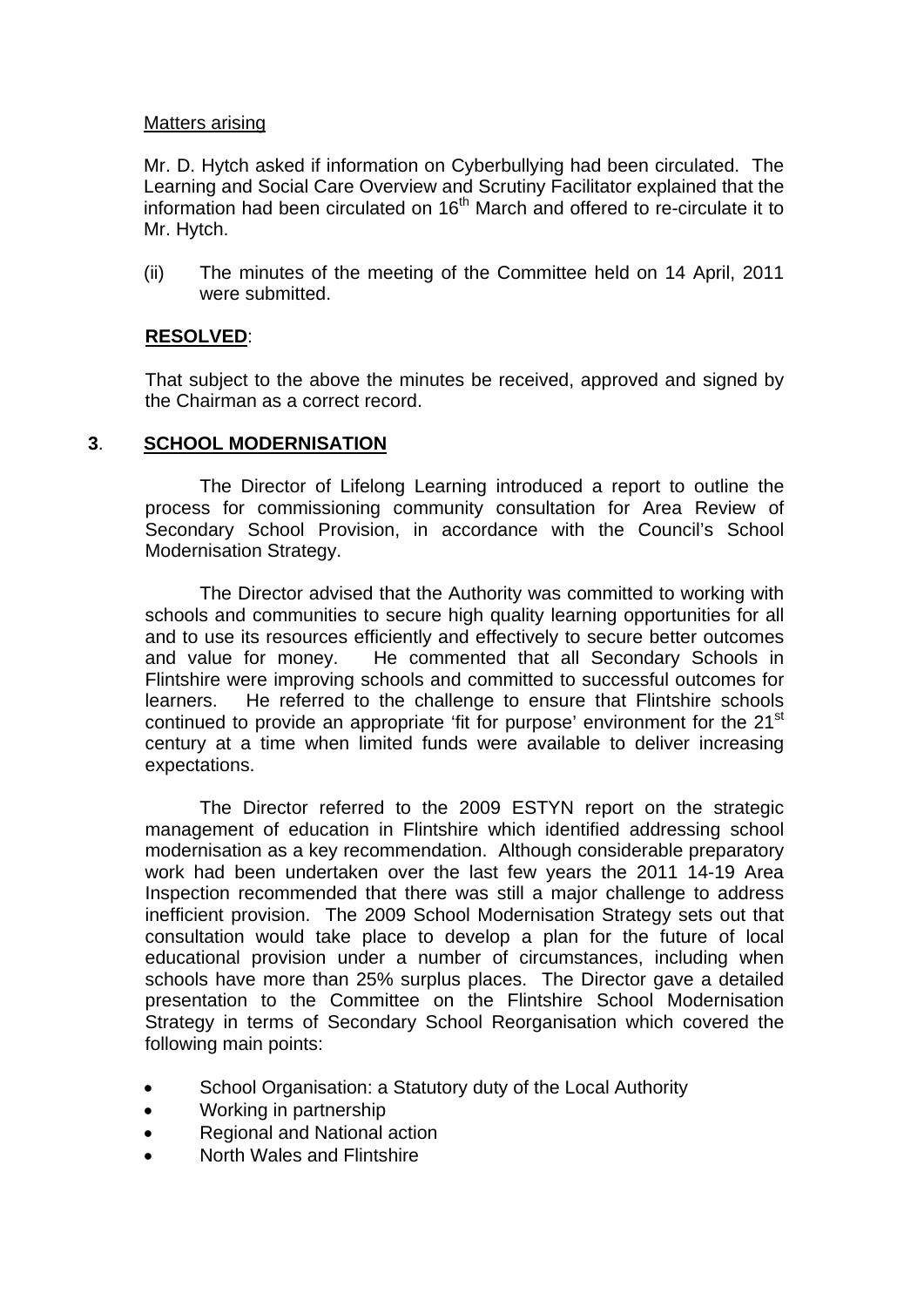- Educational Offer, Surplus Places, Suitability, Condition & Community usage
- Secondary School capacity and surplus places (January 2011)
- Strategic direction
- Case for Change
- Value for money
- Building on success
- Consultation and Decision making
- Options Appraisals

During discussion a number of queries and concerns were expressed by Members on surplus places, the future of  $6<sup>th</sup>$  Form provision, creation of "super-schools", proposals for rationalisation of secondary schools, demographic change and the condition of school buildings. The Executive Member for Education and the Director responded to the issues raised. The Director advised that the Welsh Government, Estyn and the Wales Audit Office had tasked Local Authorities in Wales to reduce surplus places in their school provision in response to the general downturn in pupil numbers and to ensure that resources were best used to improve learning opportunities and outcomes. The Director also reported that the future allocation of funding to improve learning environments was likely to be dependent on reducing surplus capacity or finding alternative uses. He cited the recent Thomas review which recommended tying capital investment to producing a resilient plan to reduce local surplus places to below 10%.

Councillor C.A. Thomas and other Members raised a number of concerns during the meeting concerning the lack of detailed information as to which schools were involved. She requested costings on how much surplus places cost the Authority financially. Councillor Thomas also advised that she had referred to a survey on Welsh medium provision and raised questions regarding the provision of Welsh medium education in the school modernisation strategy.

On the subject of school buildings the Director advised that maintaining under-used buildings incurred costs and any savings made from the removal of surplus would be directed to the front-line educational provision. The Executive Member for Education commented on the £40m repair and maintenance backlog of school buildings which was being addressed but required ongoing commitment.

In conclusion the Director stated that no proposals for the reorganisation of schools had been put forward as these would result from consultation with all relevant stakeholders. He advised that approval would be sought from the Executive to start a process of community consultation, which would involve Governors, Staff, Unions, Parents, Students and the wider Communities. Options would be formulated as a basis for local area discussion and an invitation extended to consultees to put forward their own options for consideration by the Authority.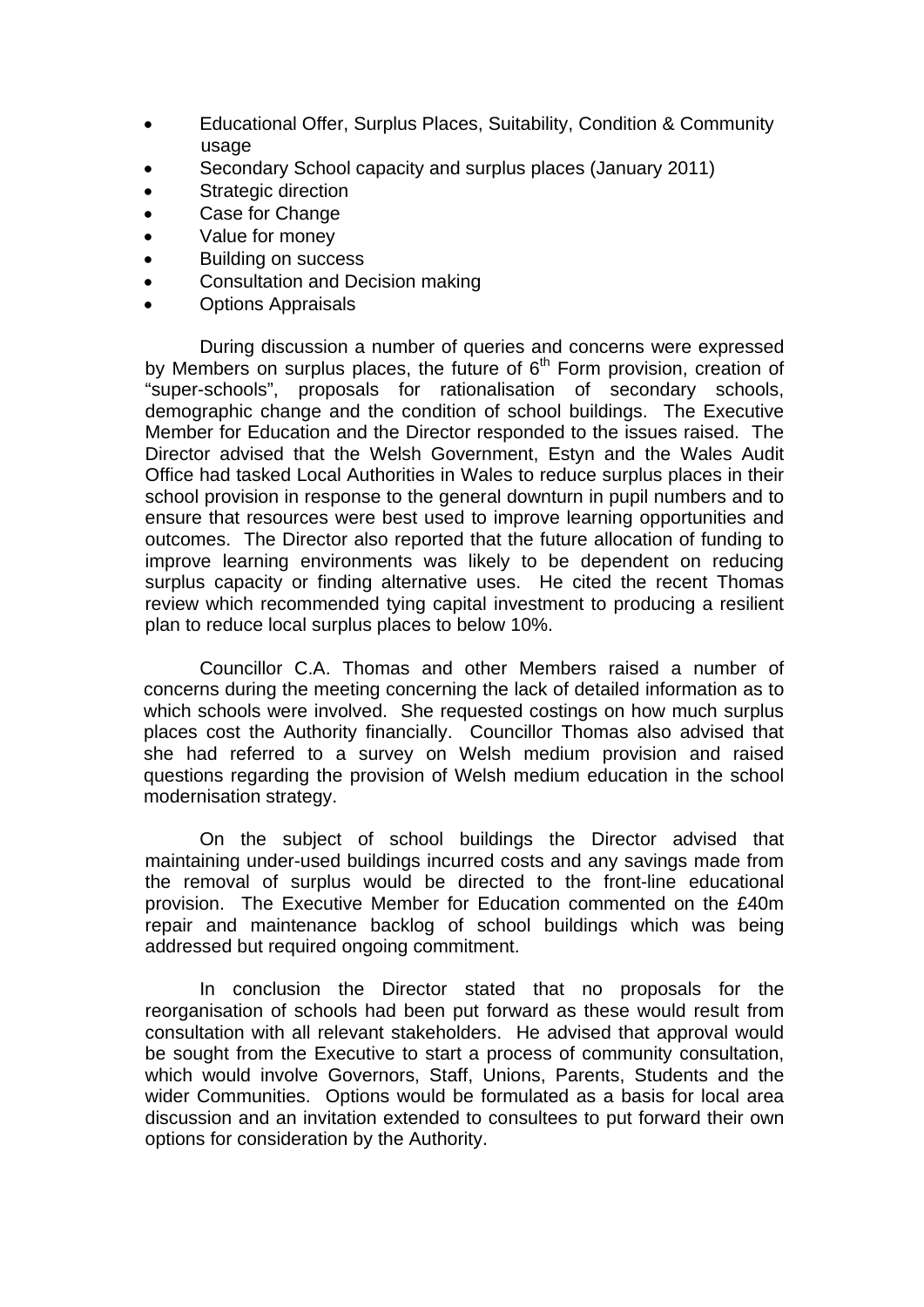Councillor A.P. Shotton proposed that Members note the report. The Chairman referred to the recommendation in the report that Members considered an initial options appraisal in relation to each area and it was agreed that a workshop would be held on 30 June 2011 to discuss the options appraisal.

## **RESOLVED:**

- (a) That the report be noted; and
- (b) That the Committee consider an initial options appraisal in relation to each area at a workshop to be held on 30 June 2011.

### **4**. **14-19 EDUCATIONAL PROVISION**

The Director of Lifelong Learning provided copies of the Area inspection report on the quality and standard of provision for 14 to 19-yearold learners in Flintshire which had just been published for Members' information. He commented on the very positive findings outlined in the report which were the best in Wales. The outcome of the report reflected the quality of 14 to 19 education provision in Flintshire and acknowledged the positive partnership work undertaken and the wellbeing of pupils and students in the area. The significant trend of improvement in the performance of Flintshire secondary schools at key stage 4 had also been recognised.

The Director invited Mr. K Grandfield, Secondary School Phase Officer, to provide an overview of the report and to outline the recommendations and main findings.

Members expressed their congratulations and appreciation to the Director and Officers for the hard work and commitment of all involved in maintaining high standards and the achievement of such positive outcomes to the ESTYN inspection.

#### **RESOLVED:**

- (a) That the update be received; and
- (b) That the Director and Officers be congratulated on the hard work and commitment of all involved in maintaining high standards and the achievement of such positive outcomes to the ESTYN inspection.

## **5**. **QUARTER 4/YEAR END PERFORMANCE REVIEW 2010/11**

The Chairman invited the Heads of Service to present their Quarter 4 performance reports for the period January to March 2011, and provide an update on the Strategic Assessment of Risks and Challenges (SARC) within the reports. Members were also asked to note the progress made against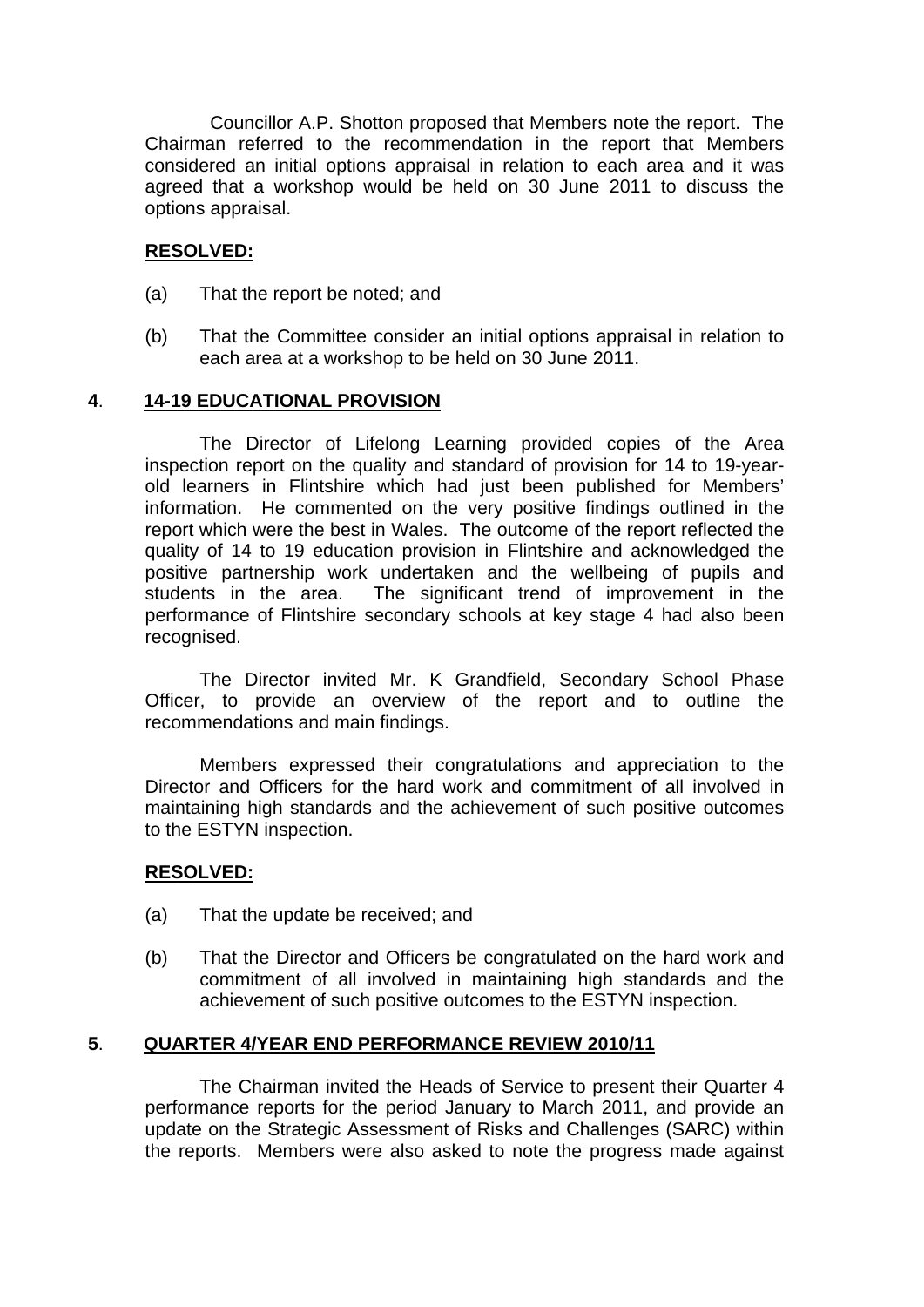the Improvement Target Action Plans contained within the performance reports.

#### Leisure Services

The Head of Culture and Leisure explained that in future the quarterly report for Leisure Services would be combined with the quarterly report for Libraries, Culture and Heritage to provide a single update for both areas. There was currently only one national performance indicator for Leisure Centres which recorded the number of visits to Local Authority Sport and Leisure Centres during the year. The number of recorded visits during Q4 was 2.16% up on Q4 in 2009/10 and for the full year 2010/11 there was a 1.87% increase on 2009/10.

The Welsh Assembly Free Swimming Initiative in Flintshire had more people aged 16 years and under attending free structured activities than any other Authority in Wales. The scheme would be placing more emphasis on the development of swimming ability and structured activities in the future.

The key actions and progress in relation to the four-year Partnering Agreement with Alliance Leisure Services, the Leisure Services' Action Plan, development and implementation of Flintshire's Play Strategy and programme of improvement for fixed equipment play areas across the County were outlined.

#### Libraries, Culture and Heritage

On the Welsh Public Library Standards, there was a requirement to establish and report on customer satisfaction. The most recent survey of children under 16 which was conducted in February and March 2011, would be reported to a future meeting of the Committee.

Referring to the Archive Service an increase of 18% had been achieved in Service users between 2009/10 and 2010/11.The upgrade of the library management system which the Library Service operated jointly with Denbighshire County Council had been completed. The service now had improved presence on the Council's website which it was anticipated would attract increased virtual access to library service resources and facilities. Virtual visits had increased by 5% between 2009/10 and 2010/11.

Councillor D.I. Mackie asked for an update on progress to develop a new library at Saltney. The Head of Culture and Leisure advised that the Economic Development Department was undertaking a feasibility study of the proposed Saltney Library Project. A meeting had been held with representatives of the Town Council, Betsi Cadwaladr University Health Board and the Environment Directorate and it was envisaged that tenders for the contract would be sent out in November. The project was still achievable within the timescale agreed.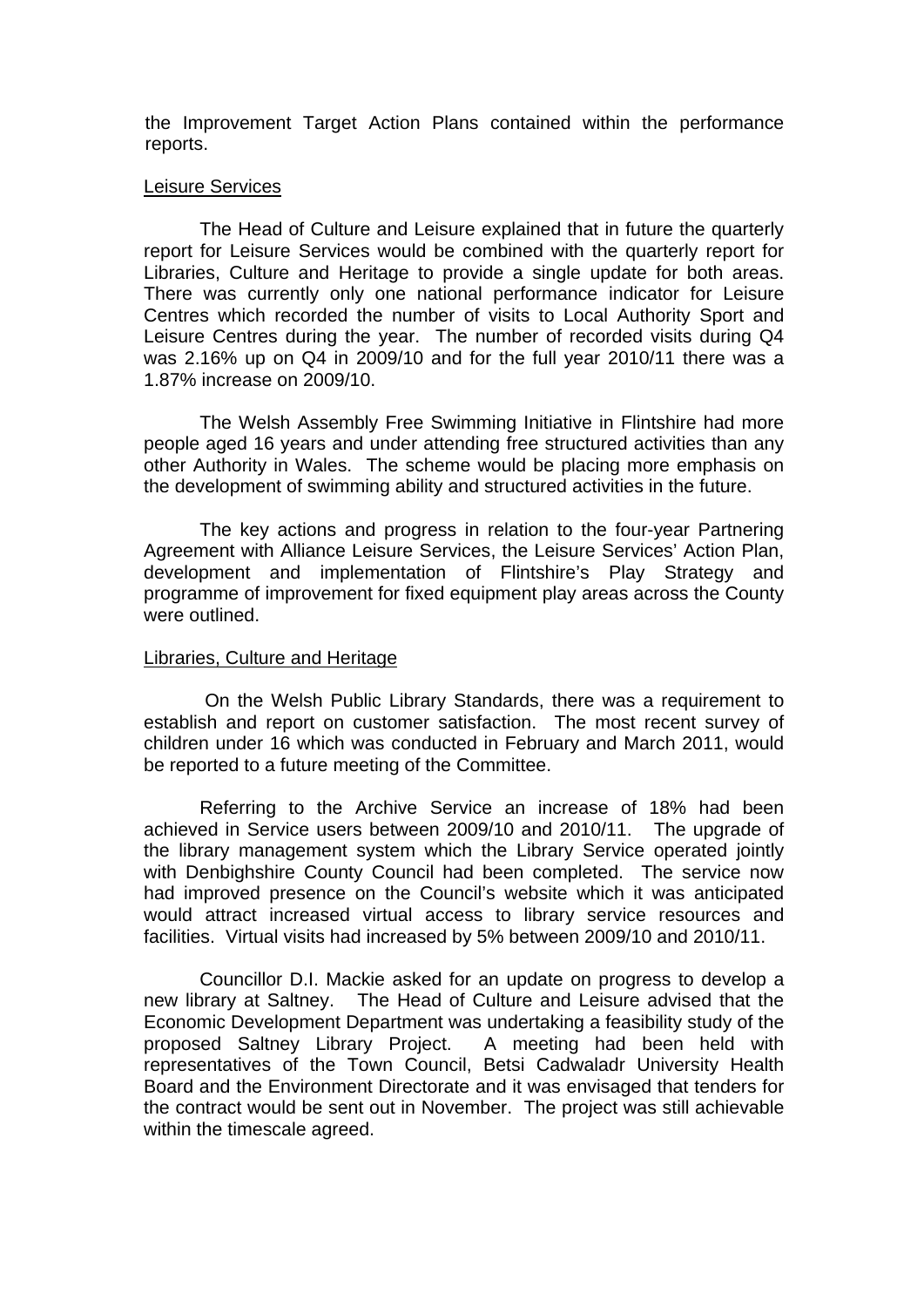#### Schools Services

The progress and developments in the Foundation Phase, Key Stage 2, More Able and Talented, English, Maths, Science, Welsh, ICT, Leadership, Improvement and Accountability, Intervention and Support and Working with Others were outlined.

#### Development and Resources

The School Modernisation Strategy was now being implemented and the programme of infant/junior amalgamations was progressing well. Work had started on the new school at Connah's Quay which was to be completed by Summer 2012. Following the funding received in tranche 3 of the Welsh Assembly School Building Improvement Grant, design work was being undertaken for a new primary school at Shotton which was expected to be completed by December 2013.

Post-16 transformation was a priority area for development and would form a major workstream for the foreseeable future. Discussions with Post-16 providers were progressing and a process for options appraisal had been formulated.On Service Level Agreements the Head of Service advised that following a review by the Traded Services Group a list of the Agreements had been sent to all schools with a response required by Easter. However, not all schools had replied to date and insufficient take-up of the services offered would impact on central service provision. An update would be provided to the Committee on this matter at a future meeting.

#### **RESOLVED:**

That the reports be noted.

#### **6. PLAY AREAS**

The Chairman asked Members to consider the report on the findings and recommendations of the Play Areas Task Group of the Lifelong Learning Overview and Scrutiny Committee.

Councillor C.A. Thomas provided background information and reported that the Task Group had met on three occasions and had undertaken site visits to the 'red' play areas identified in the Play Areas Survey. On the key considerations in the report she emphasised the importance to a child's development of having access to free, open play areas where children could come and go as they pleased without relying on parents to escort them. She commented on a lack of provision for older children which needed to be addressed and the need for play areas to be incorporated into planning consent. The Match Funding scheme had proved to be very successful with "good take up" from Town and Community Councils. It was suggested that criteria should be agreed for the allocation of match funding for future years.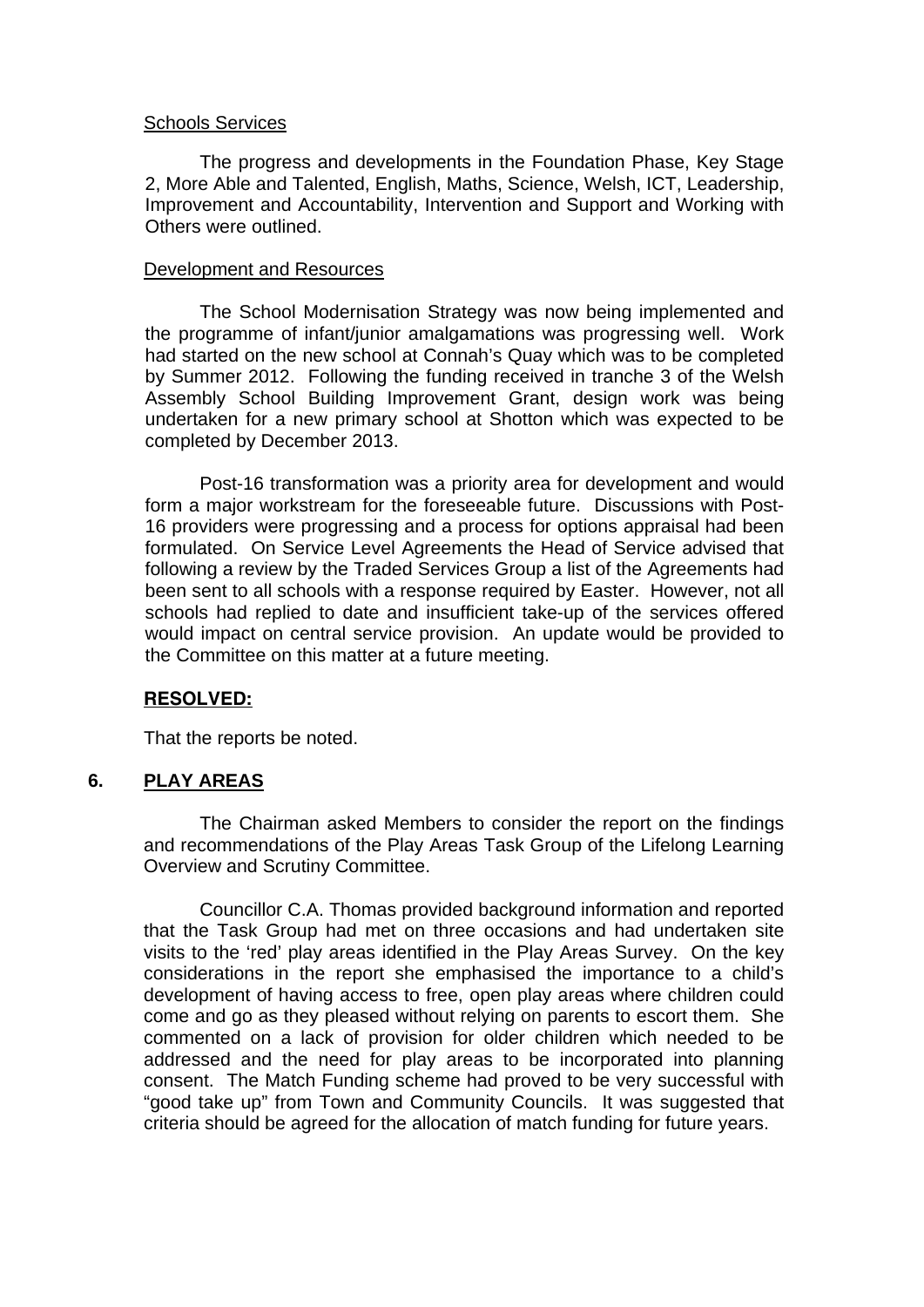## **RESOLVED:**

- (a) That consultation takes place with local ward members and residents regarding the future of Primrose Street play area in Connah's Quay;
- (b) That the Planning Protocol Working Group give further consideration to provision for play areas within planning mechanisms to ensure sustainable play provision in the future;
- (c) That criteria be agreed for future match funding schemes for play areas;
- (d) That Town and Community Councils be made aware of the results and implications of the Play Areas Survey;
- (e) That an advice booklet be developed for community groups and consideration be given to identifying mentors to work with local communities to improve play areas; and
- (f) That the Vice-Chair of the Lifelong Learning Overview & Scrutiny Committee be requested to present the report on behalf of the Committee to the Executive.

### **7. FORWARD WORK PROGRAMME**

The Learning and Social Care Overview and Scrutiny Facilitator, introduced the Forward Work Programme of the Committee.

Members reviewed the current programme and agreed that the following items be scheduled for consideration at the meeting of the Committee on 22 September 2011:

- **14-19 educational provision**
- Q1 performance report
- **Outline Business Plan Transforming Education: Provision of Schools** Improvement Services

A workshop would be arranged on  $30<sup>th</sup>$  June 2011 to give Members of the Committee and Members whose wards may be affected by proposals, an opportunity to consider options in relation to secondary school provision in Flintshire. There would also be an opportunity to suggest alternative options for consideration.

## **RESOLVED:**

That subject to the above, the Forward Work Programme be amended, received and noted.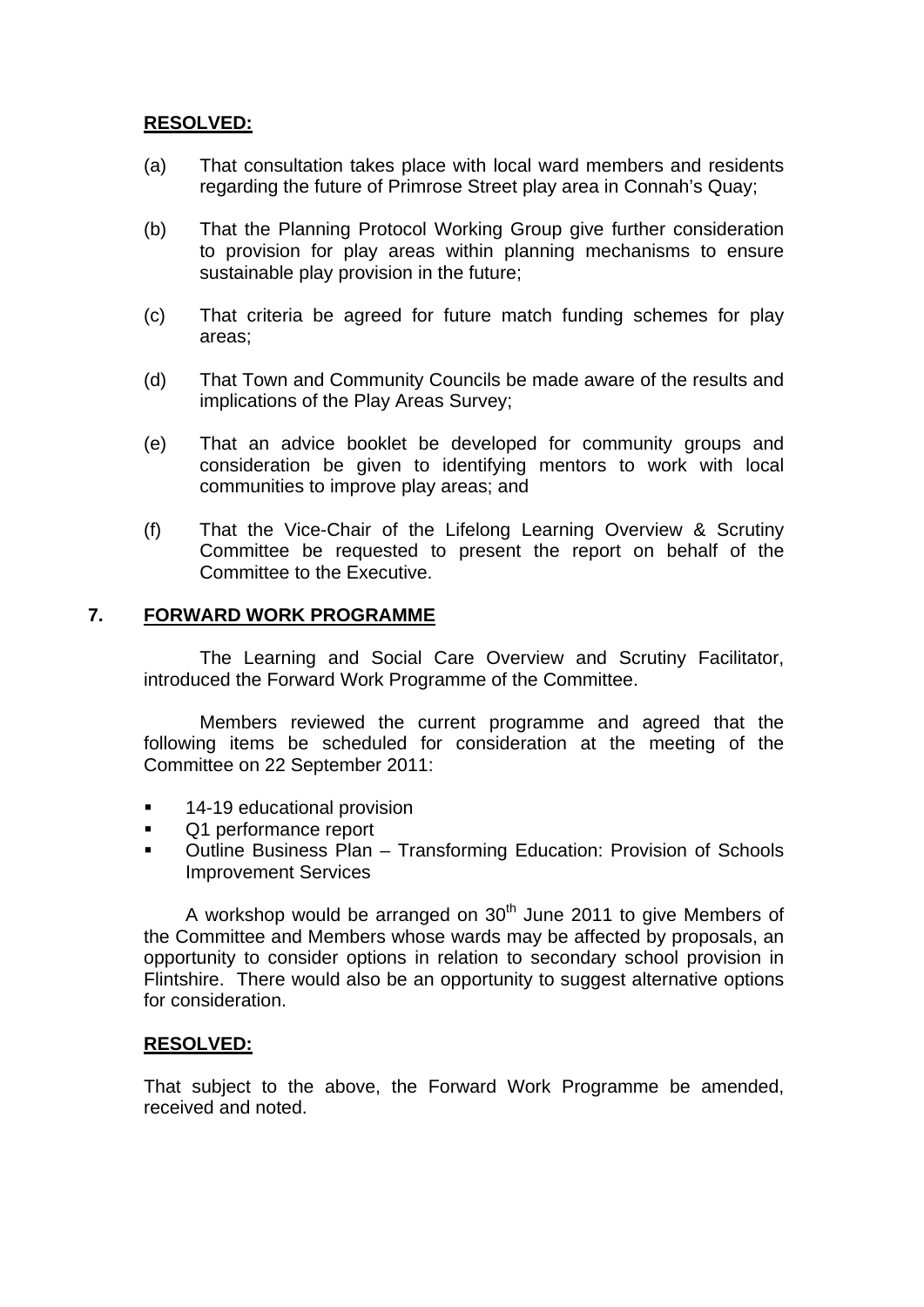# **8. ATTENDANCE BY MEMBERS OF THE PUBLIC**

There were eleven members of the public present.

## **9. ATTENDANCE BY MEMBERS OF THE PRESS**

There were three members of the press present.

## **10. DURATION OF THE MEETING**

The meeting commenced at 2.00 p.m. and concluded at 5.30 p.m.

**………………………… Chairman**